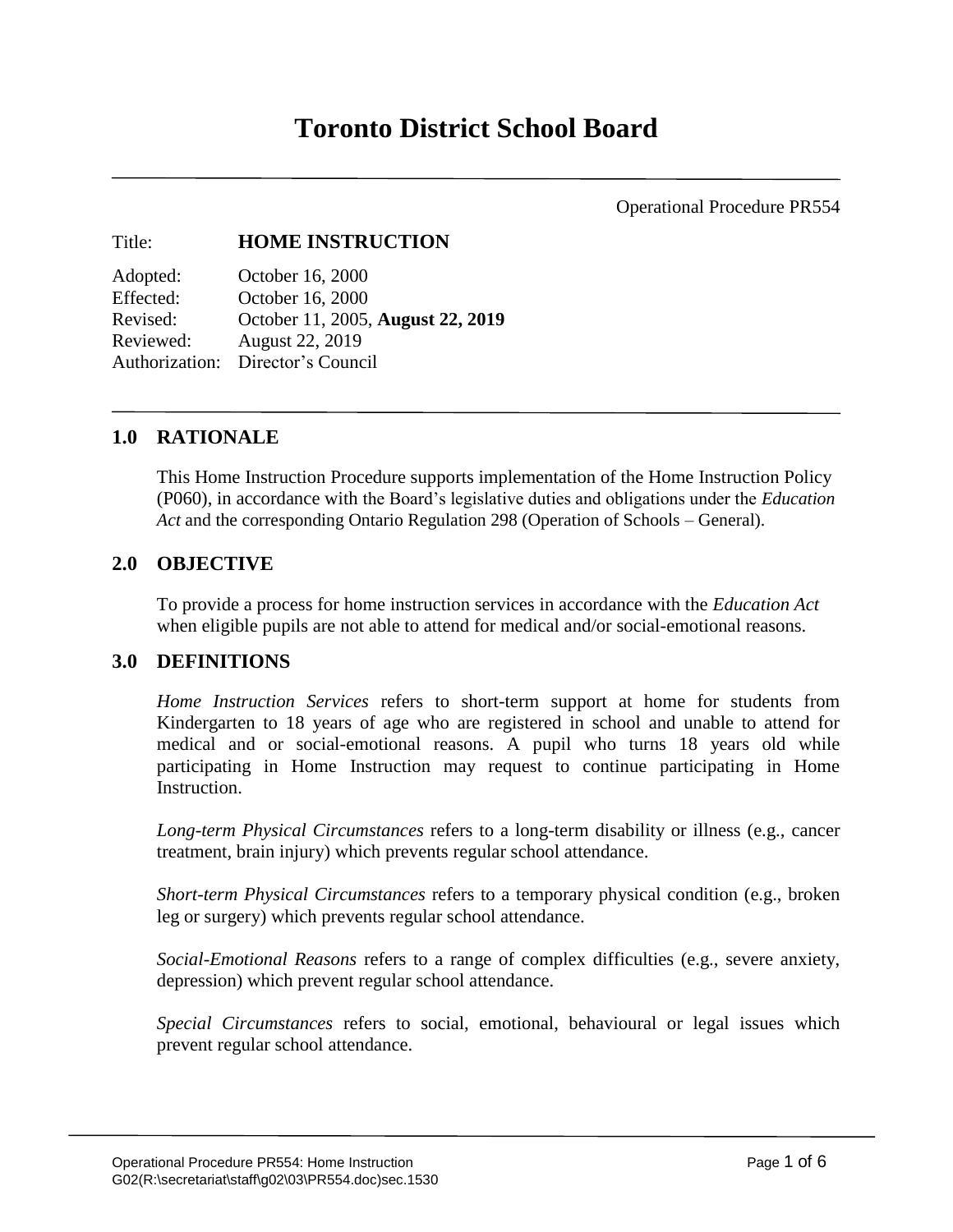# **4.0 RESPONSIBILITY**

Associate Director, Leadership, Learning and School Improvement and the Centrally Assigned Principal.

# **5.0 APPLICATION AND SCOPE**

This Procedure applies to all full-time students of compulsory age (18 years old and below) who are registered in school with the TDSB.

A pupil who turns 18 years old while participating in Home Instruction may request to continue participating in Home Instruction.

Home Instruction cannot be provided to students who are on a "Refusal to Admit". Principals must follow the Caring and Safe Schools Policy (P051) for Refusal to Admit.

### **6.0 PROCEDURES**

6.1. Eligibility

Schools must provide remediation and academic support for the first 15 days of a student's absence. After 15 consecutive days of absence, schools may initiate the Home Instruction process in the following circumstances:

Short-term Physical Circumstances: temporary physical condition (e.g., broken leg or surgery) which prevents regular school attendance.

Long-term Physical Circumstances: long-term disability or illness (e.g., cancer treatment, brain injury) which prevents regular school attendance.

Social-Emotional Reasons: complex difficulties (e.g., severe anxiety, depression) which prevent regular school attendance.

Special Circumstances: social, emotional, behavioural or legal issues which prevent regular school attendance. In special individual circumstances, and after all other alternatives have been considered by the local School Support Team (i.e. Guidance, Student Success, Mental Health & Addictions Nurse), students may be eligible for home instruction on a short-term basis, for less than 12 weeks on the recommendation of the Principal, in consultation with the Coordinator: Guidance, Career Development & Well-Being.

#### 6.2. Admission

Referrals for home instruction are made by the home school principal or designate.

The principal or designate must submit the application for home instruction by email to [homeinstruction@tdsb.on.ca](mailto:homeinstruction@tdsb.on.ca) with the following information:

- Student name and date of birth
- Parent/Guardian name, address, telephone number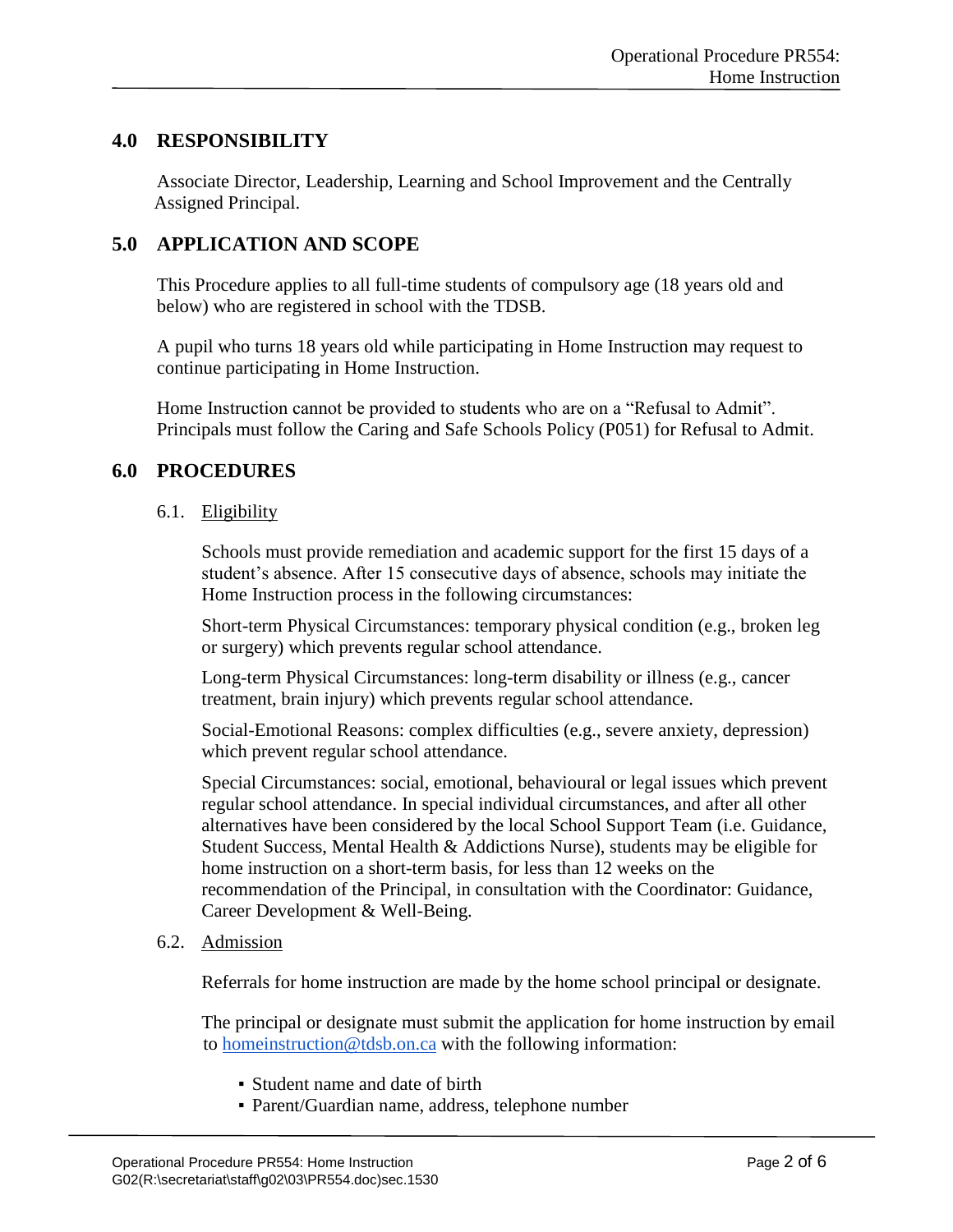- Current grade/program placement
- Special education status (if any)
- Nature of illness
- Medical documentation specifying anticipated duration of illness

This information permits the home instruction teacher to meet with staff, students and parent(s)/guardian(s) to plan the home instruction program.

Home instruction services cannot commence until the application has been approved by the Coordinator: Guidance, Career Development & Well-Being.

#### 6.3. Program Delivery

Only Ontario Certified Teachers (contract or occasional) employed by the Toronto District School Board may be eligible to provide home instruction services.

Secondary school students may be provided home instruction services up to five (5) hours per week. Elementary school students may be provided home instruction services up to (3) hours per week. The subjects in which home instruction is offered are selected in consultation with the school and the student or parent(s)/guardian(s).

Home instruction teachers do not grant credits. The decision to grant credits rests with the secondary school principal who will make the determination based on the student's achievement of the overall expectations of a given course.

Home instruction services will not be provided to a student who is on a refusal to admit from their school. A student on a refusal to admit can attend a program offered through Caring and Safe Schools.

Home instruction will occur face-to-face, when possible, and may occur outside of the school day (e.g., evenings, weekends).

For attendance purposes, students are marked 'present' on the register during the period in which they are receiving home instruction services.

#### 6.4. Responsibilities

- (a) Home School Principal or Designate
	- Informs the parent(s)/guardian(s) of eligible students of the availability of home instruction;
	- Communicate to the parent(s)/guardian(s) that the home instruction teacher does not grant credits;
	- Submits the application for home instruction to the Coordinator: Guidance, Career Development & Well-Being;
	- After approval has been provided, contacts and recommends an appropriate home instruction teacher from school staff, if available;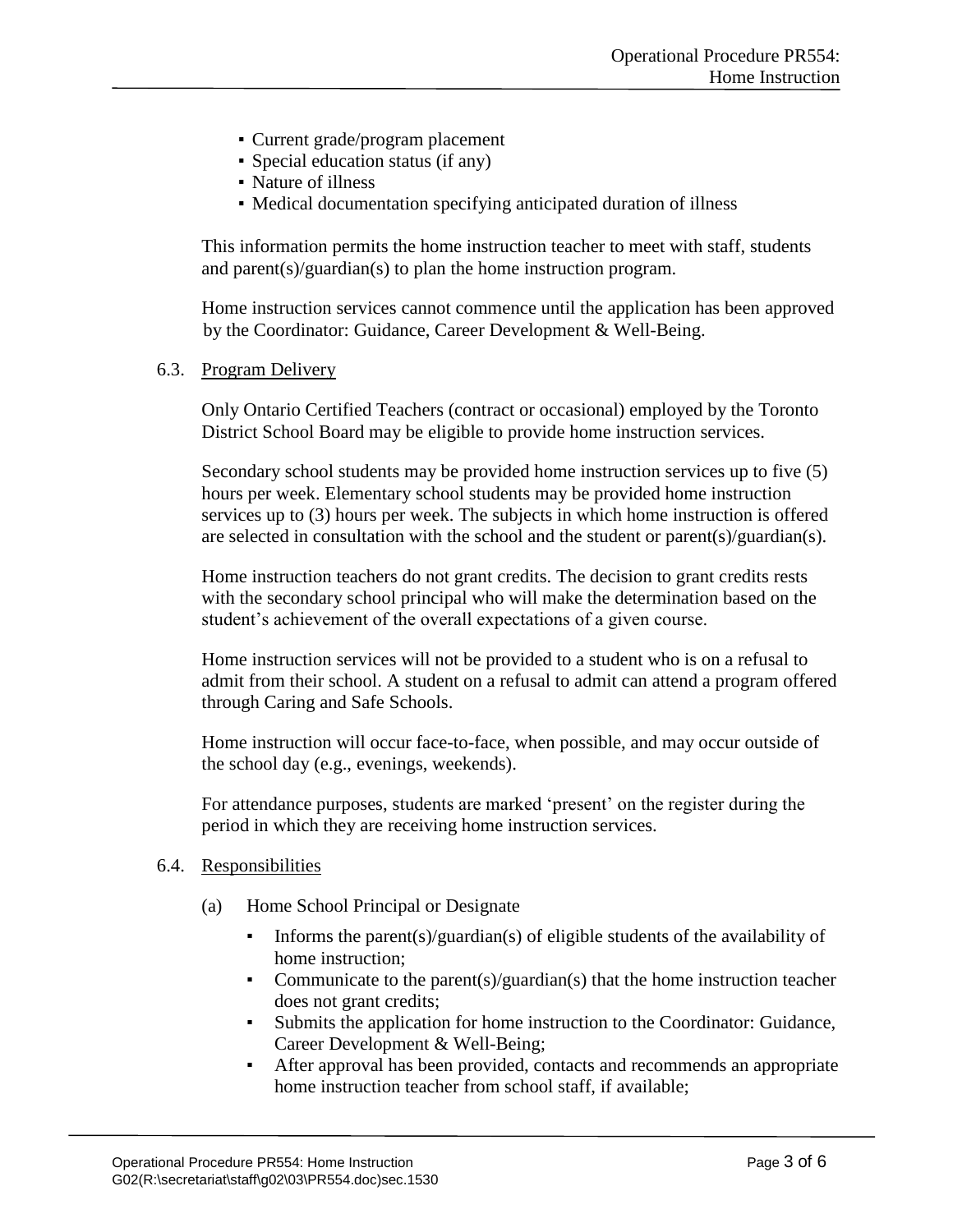- Contacts Coordinator: Guidance, Career Development & Well-Being if unable to find home instruction teacher from school staff;
- Facilitates communication between the local school and the home instruction teacher;
- Provides materials and equipment required by the home instruction teacher;
- Provides home instruction teachers with access to relevant information about the student's program, including necessary accommodations.
- Ensures that the student is marked present for attendance purposes during the period in which they are receiving home instruction services.
- For secondary school students working towards an Ontario Secondary School Diploma or Certificate, determine whether a credit should be granted, based on the student's achievement of the overall expectations of a given course. See section 7.1 of Ontario Schools, Kindergarten to 12, Policy and Program Requirements, 2016.
- Upon return to the school after an extended absence, including on a parttime basis, the student is no longer eligible to receive home instruction. The principal or designate will develop a transition plan to reintegrate the student and to provide remediation support.
- (b) Coordinator: Guidance, Career Development & Well-Being
	- Maintains a list of elementary and secondary home instruction teachers (contract and occasional) employed by the TDSB;
	- Reviews documentation to ensure that a student is eligible for home instruction;
	- Assigns students to appropriate home instruction teachers;
	- Maintains regular communication with School Principal or designate and home instruction teacher.
- (c) Home Instruction Teacher
	- Contacts the principal or designate to obtain necessary materials, academic information, and other relevant details;
	- Contacts the parent(s)/guardian(s) when home instruction is approved to explain the program and arrange a date and time for the first visit;
	- Maintains contact with the home school teacher(s) and participates in meetings related to the needs of the student, when necessary;
	- Provides a progress update for principal and Coordinator: Guidance, Career Development & Well-Being, when requested;
	- Reports educational progress to parent(s)/guardian(s) and the home school principal on a regular basis, including a summary report upon discontinuation of home instruction; and
	- Completes form 554C, Discontinuation of Home Instruction, at the conclusion of the teaching assignment.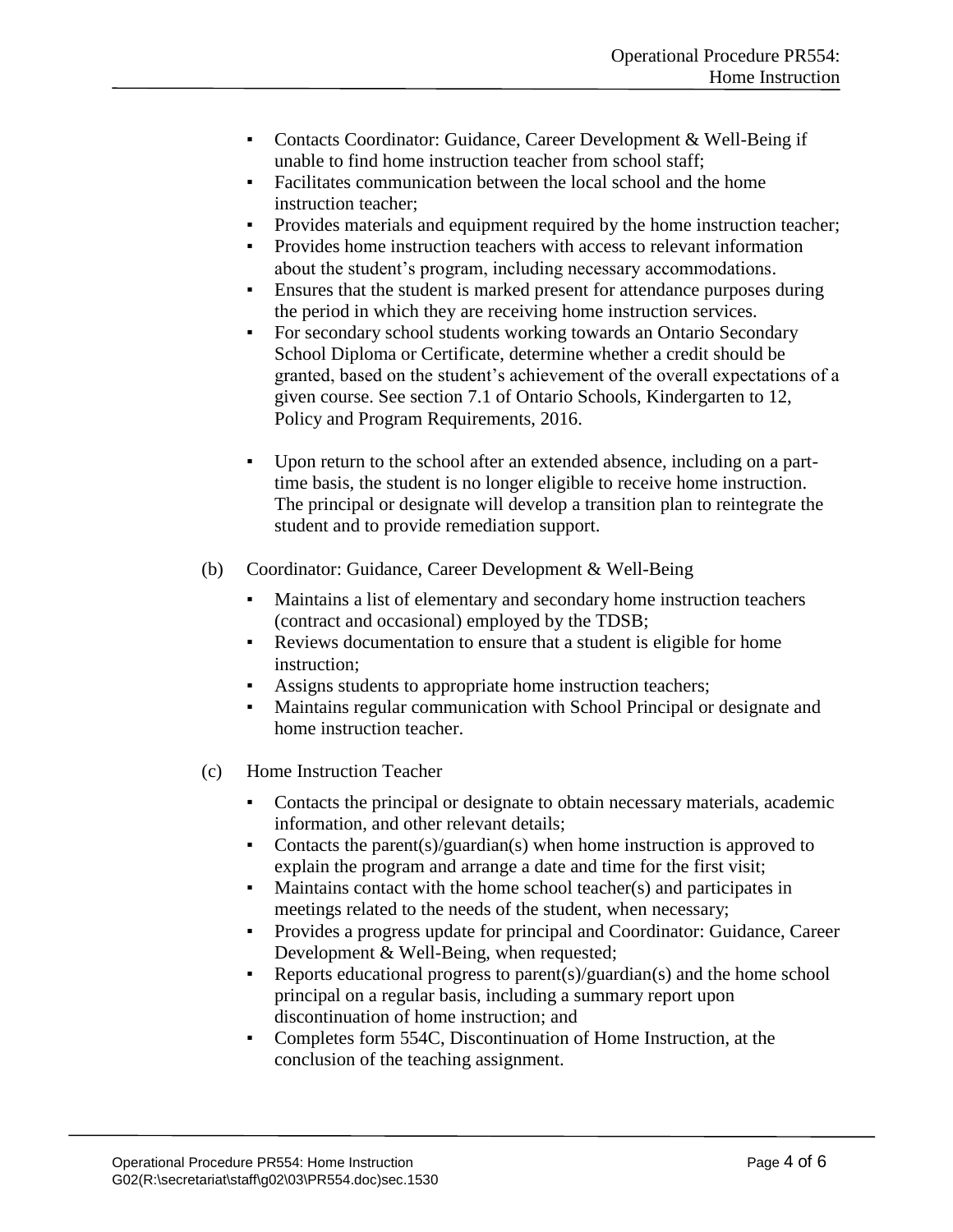- (d) Parent/Guardian/Adult Student
	- Requests home instruction and provides required medical authorization;
	- Ensures that a responsible adult is at home during the teaching period;
	- Provides an environment conducive to instruction;
	- Informs the home instruction teacher of any relevant changes in a student's medical condition;
	- Contacts the home instruction teacher if the student cannot take instruction on a particular day;
	- Returns borrowed books, supplies and equipment to the home school when home instruction is discontinued.
- 6.5. Discontinuation of Home Instruction Occurs When:
	- the student is able to return to school, including on a part-time basis;
	- the student no longer benefits from home instruction due to deterioration of his/her condition and a physician confirms the assessment;
	- the student moves to another educational jurisdiction; or
	- the period of three (3) months has ended, subject to new medical documentation.

Temporary suspension of home instruction may be necessary when a satisfactory level of instruction cannot be maintained (e.g., scheduling conflicts, environmental concerns, teacher safety).

- 6.6. A Board employee interested in being a home instruction teacher, should complete the accompanying application form (554E) and payroll form (554G) and submit by email [homeinstruction@tdsb.on.ca](mailto:homeinstruction@tdsb.on.ca)
- 6.7. Rate of Pay

The current rate of pay is \$38.32, which includes vacation pay and pay for statutory holidays.

### 6.8. Reporting of Hours

Home instruction teachers must submit their hours worked using Form 554F by email to [homeinstruction@tdsb.on.ca](mailto:homeinstruction@tdsb.on.ca) *every* Wednesday by 3:30 p.m. so that it can be processed by Payroll in time for the pay period.

Home instruction teachers will only be paid for hours of instruction.

### 6.9. Pay Schedule

Remuneration for home instruction services will be included on the employee's statement of earnings, which is issued on a bi-weekly basis.